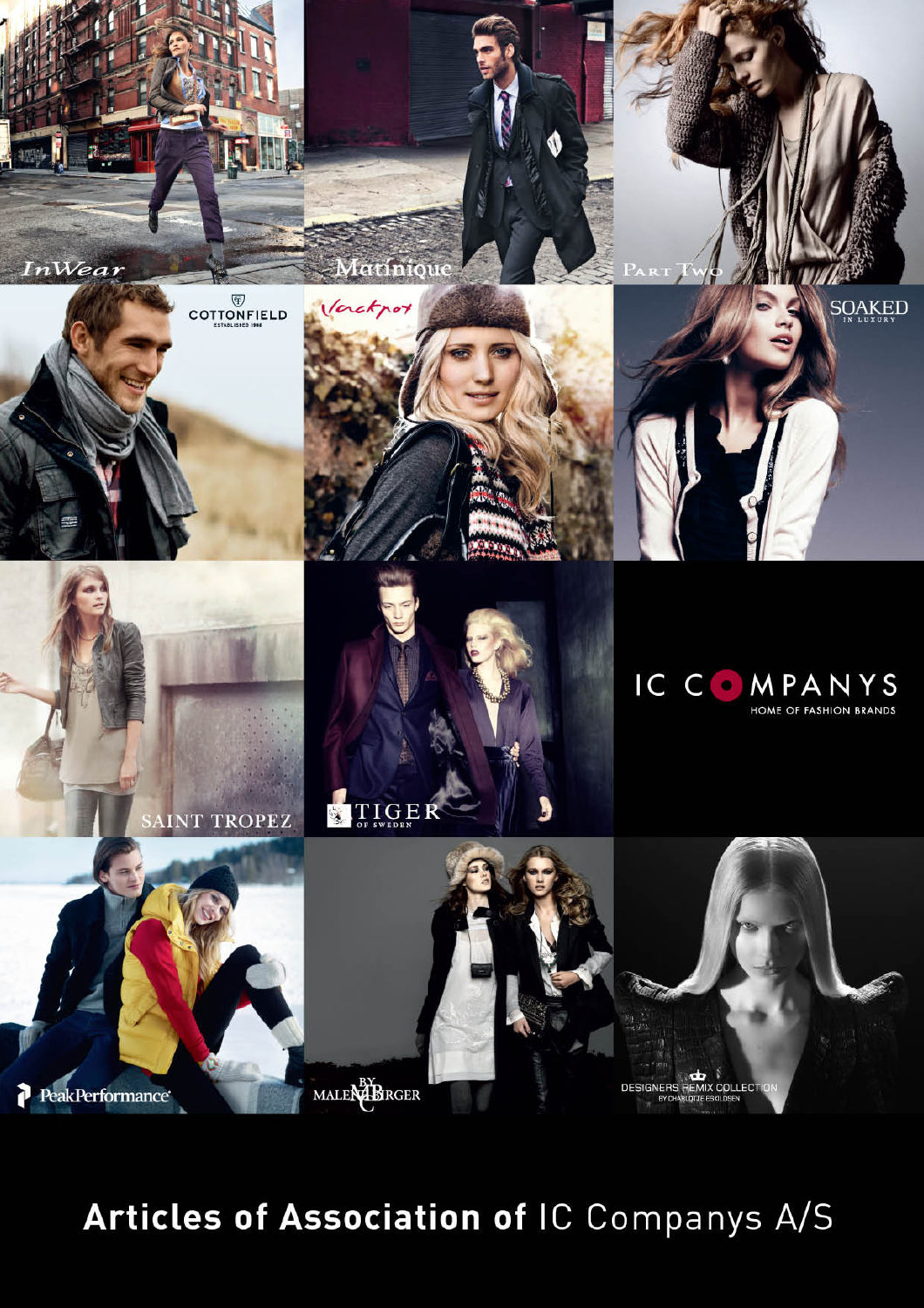# ARTICLES OF ASSOCIATION - IC COMPANYS A/S

# **NAME AND OBJECTS**

# **Article 1**

The name of the Company is IC Companys A/S.

The Company also carries on business under the secondary names of InWear Group A/S, Carli Gry International A/S and Brand Farm A/S.

### **Article 2**

The objects of the Company are to carry on trade and related activities in clothing and activities derived therefrom.

# CAPITAL, SHARES AND LISTING OF SHARES

## **Article 3**

The Company's share capital is DKK 169,428,070 divided into shares of DKK 10 each or multiples thereof.

#### The share capital is fully paid up.

#### **Article 4**

The Company's shares shall be registered in the name of the holder in the Company's Register of Owners.

The Company's shares shall be freely transferable, negotiable instruments.

The Board of Directors shall ensure that a Register of Owners is kept, which contains a list of all shares in the Company. As resolved by the Board of Directors, the Company's Register of Owners may be kept either by the Company or by a registrar outside the Company to be designated by the Board of Directors. The Company's register of Owners is kept by Computershare A/S, Kongevejen 418, DK-2840 Holte.

No shareholder shall be obliged to let his shares be redeemed in full or in part.

No shares shall carry any special rights.

### Article 5

The Board of Directors shall be authorised to pay extraordinary dividend in accordance with the Danish Companies Act in force from time to time.

### **Article 5A**

The Board of Directors shall be authorised to increase the share capital by up to DKK 20,000,000 nominal value in one or more tranches. The Board of Directors may determine to disapply the preemption rights of the existing shareholders in full or in part, including that the new shares shall be applied as consideration in connection with the Company's acquisition of an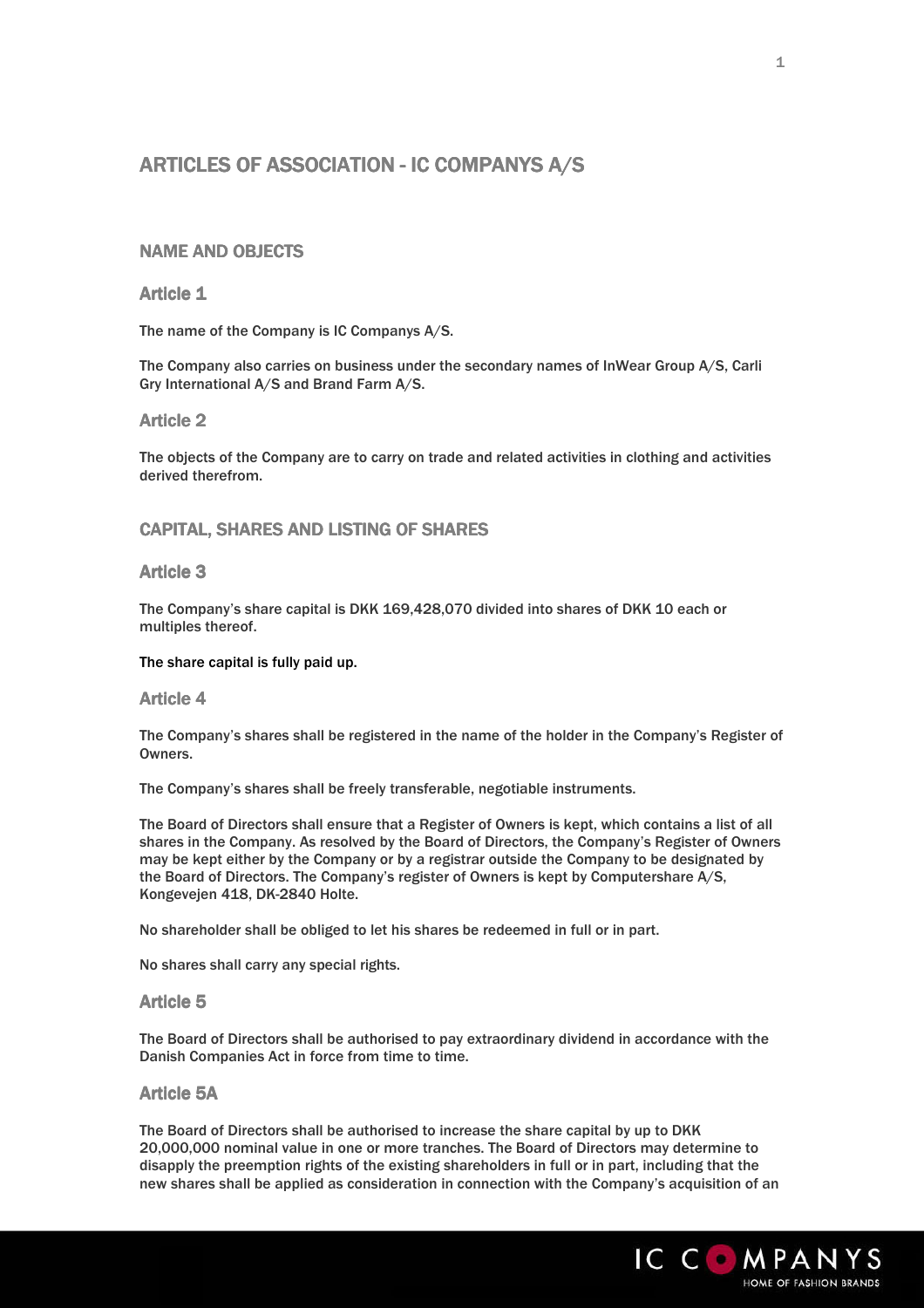existing operation. The subscription price shall be determined by the Board of Directors and must equal the market price if the increase of the share capital is carried out without preemption rights of the existing shareholders.

The authority to the Board of Directors shall be valid until 20 October 2014. New shares issued under the authority to the Board of Directors shall be registered in the name of the holder. The shares shall be freely transferable, negotiable instruments, and no shareholder shall be under an obligation to let his shares be redeemed in full or in part. No shares shall carry any special rights.

Shareholder rights in respect of the new shares shall take effect when the shares are fully paid up.

In other respects, the Board of Directors shall determine the specific terms and conditions for the capital increase that may be effected in accordance with the above authority.

#### **Article 5B**

The Board of Directors shall be authorised to issue warrants in one or more portions for the subscription of shares of a nominal value of up to DKK 5,000,000, however, adjustments in connection with regular, general adjustment procedures determined by the Board of Directors/the Executive Board may lead to a larger or smaller nominal value.

The authority shall be valid until and including 27 September 2015.

Existing shareholders of the Company shall have no pre-emption rights in connection with the issuance of the warrants, as said warrants shall be issued for the benefit of certain executive employees, including the Executive Board, as determined by the Board of Directors.

Holders of the warrants shall have the right to subscribe for new shares at a share price no less than the market share price at the date when the warrants are granted. The Board of Directors shall determine the specific terms for the warrants issued in accordance with the authority. The terms applicable for executive employees and the Executive Board may be different.

The Board of Directors shall also be authorised to offer certain executive employees, including the Executive Board, to enter into agreements regarding taxation pursuant to section 7H of the Danish Tax Assessment Act provided that the legal requirements hereof are fulfilled.

The Board of Directors shall be authorised during the period until and including 27 September 2015 to increase the Company's share capital by a total nominal value of up to DKK 5,000,000 in one or more portions by cash contributions in connection with the exercise of warrants. However, the above-mentioned regular, general adjustment procedures may lead to a larger or smaller nominal value which is included in this authority. Existing shareholders of the Company shall not have pre-emption rights to subscribe for new shares which are issued when exercising the warrants. The new shares shall be negotiable instruments and shall be issued to the bearer.

#### Article 6 6

The Company's shares are listed on the Copenhagen Stock Exchange and issued through a securities depository.

Following registration of the shares with the securities depository, dividend is paid by transfer to accounts specified by the shareholders. Such transfer shall be effected in accordance with the rules of the securities depository in force from time to time.

The entitlement to dividend is time-barred five years after the due date, after which any unclaimed dividends accrue to the Company.

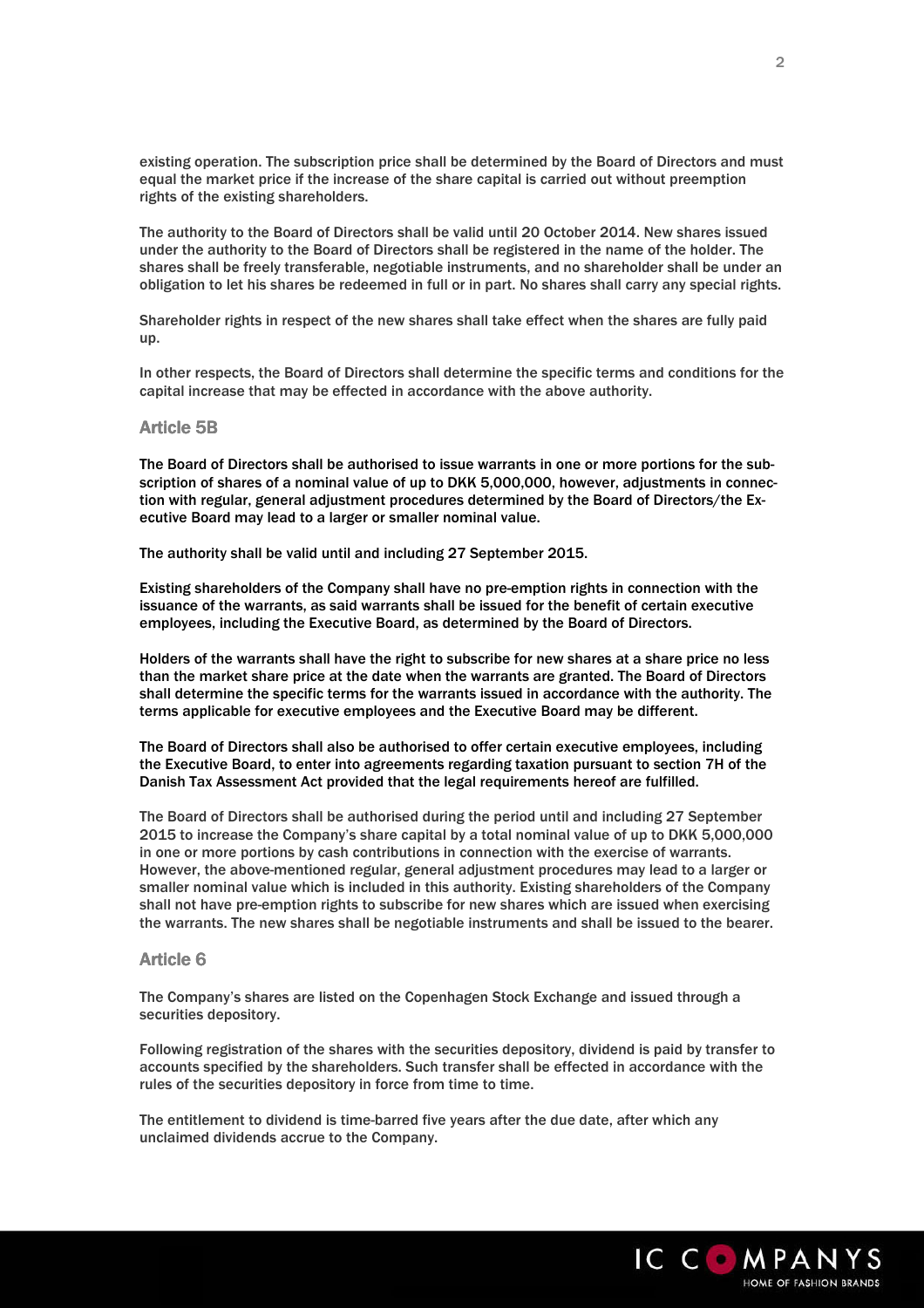# **GENERAL MEETINGS**

# **Article 7**

All General Meetings shall be held in Greater Copenhagen.

The Annual General Meeting shall be held each year not later than four months after the end of the financial year.

The notice convening the General Meeting shall be giving not less than three weeks and not more than five weeks before the General Meeting through the corporate website www.iccompanys.com.

Notice of the General Meeting shall be sent to all registered shareholders in the Register of Owners either by ordinary letter to the address registered in the Register of Owners or electronically to the e-mail address provided by the shareholder pursuant to article 11, paragraph 3."

The notice shall include the agenda of the General Meeting.

Not later than eight weeks before the Ordinary Annual General Meeting, the Company shall announce the date of the General Meeting as well as the deadline for receipt of proposals to be included in the Agenda. Any shareholder has the right to have their proposals included in Agenda for the Ordinary Annual General Meeting if the said shareholder submits such proposal in writing to the Company not later than six weeks before the General Meeting.

Where a resolution is proposed to amend the Articles of Association, the notice shall set out the main contents of the proposed resolution.

Should the proposed resolution be of such character as specified in section 96, subsection 2 of the Danish Companies Act, the notice shall include the main contents of the proposed resolution.

Not later than three weeks before the General Meeting the Company shall disclose on its corporate website (i) the notice convening the General Meeting, (ii) the aggregate number of shares and voting rights registered at the date of the notice, (iii) the documents to be presented at the General Meeting, including the audited Annual Report in case of the Ordinary Annual General Meeting, (iv) the Agenda and the complete proposed resolutions and (v) the forms used for proxy and postal vote unless said forms are sent to the shareholders directly.

# **Article 8**

Extraordinary General Meetings shall be held when deemed appropriate by the Board of Directors or at least one of the Company's auditors.

Extraordinary General Meeting shall be held when requested in writing by shareholders holding at least five per cent of the share capital.

The Extraordinary General Meeting shall be convened not later than two weeks after the request has been received by the Company.

### **Article 9**

The agenda of the Annual General Meeting shall include the following:

- 1. Report by the Board of Directors on the activities of the company.
- 2. Presentation of the annual report with the auditors' report and approval of the annual report.

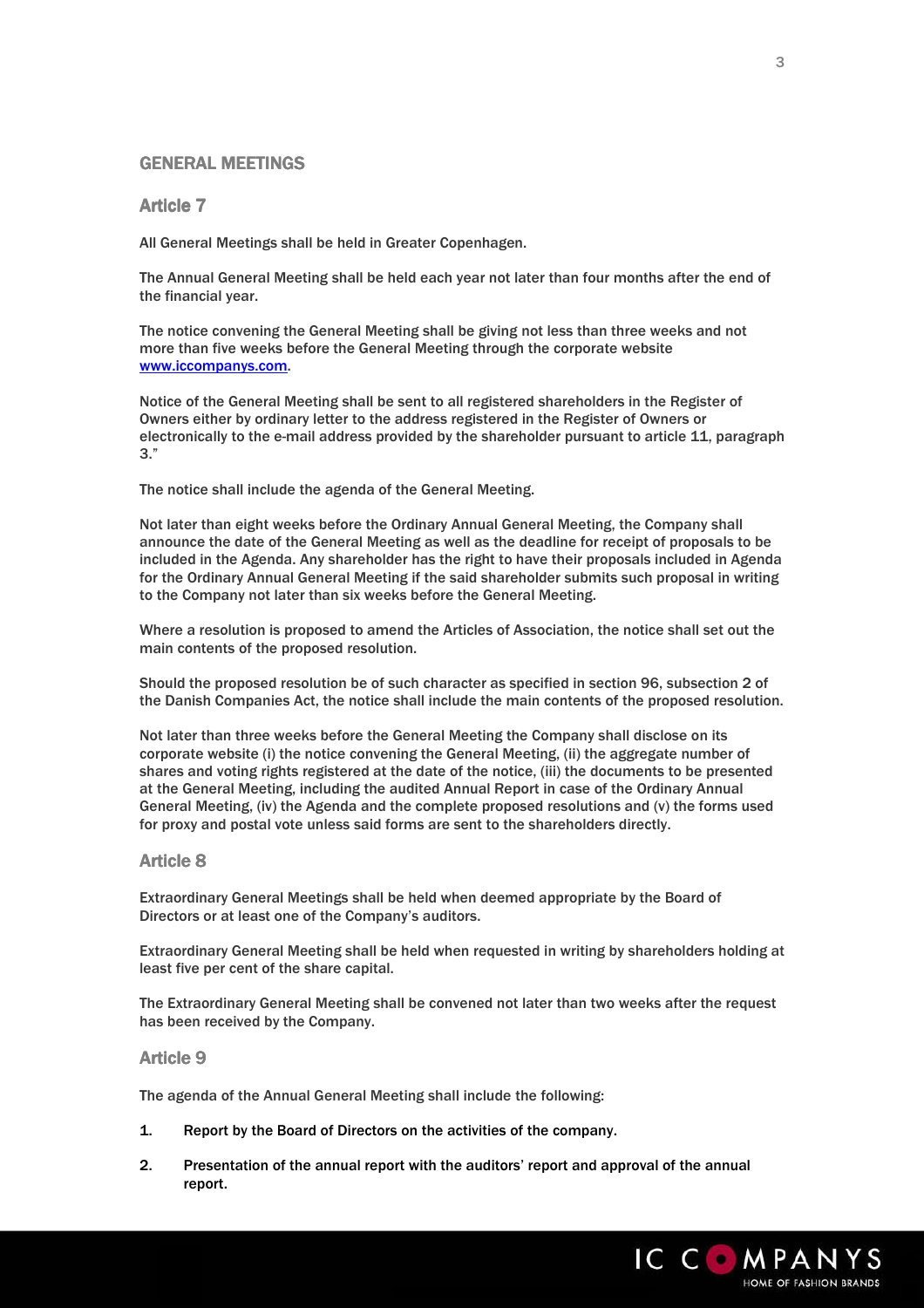- 3. Resolution as to the application of the profit, including the declaration of dividends, or for the treatment of the loss according to the approved annual report.
- 4. Election of members to the Board of Directors.
- 5. Approval of remuneration of the Board of Directors for the current financial year.
- 6. Appointment of Auditors.
- 7. Any other business.

**Article 10** 

Each share of DKK 10 nominal value shall entitle its holder to one vote at General Meetings.

A shareholder's right to participate and vote at a General Meeting shall be determined in proportion to the number of shares that the shareholder holds at the date of registration. The date of registration is the day one week prior to the General Meeting.

The number of shares held by each individual shareholder shall be determined on the basis of recording of shares in the Company's Register of Owners as well as any information received at the date of registration by the Company regarding ownership changes that are to be recorded in the Company's Register of Owners, but have not been entered yet.

The shareholder's or his/her appointed proxy holder's participation in the General Meeting shall be registered with the Company no later than three days before the General Meeting. The same requirements apply for a possible participating advisor. The Company's General Meetings are open for the press.

### Article 11

All communication between the Company and the individual shareholders may take place electronically, including by e-mail, and notices convening the General Meeting, including the Agenda and the complete proposed resolutions to amendments of the Articles of Association, the annual report, financial reports, prospects, minutes of the Ordinary Annual General Meeting as well as other general messages from the Company to the shareholders may be send electronically, including by e-mail.

The above-mentioned documents shall also be available on the corporate website www.iccompanys.com.

The Company shall ask all registered shareholders to provide their e-mail addresses for the purpose of sending messages, etc. The shareholders are responsible for ensuring that the Company has the correct e-mail address.

Further information about the system requirements and the electronic communication guidelines is available to the shareholders on the corporate website www.iccompanys.com.

The Company may at any time as an alternative or a supplement to electronic communication choose to communicate with the shareholders by means of ordinary postal services.

#### **Article 12**

Shareholders are entitled to participate in the General Meeting either in person or by a proxy holder and in both cases with an advisor. A proxy holder may vote on behalf of the shareholder provided that a written and dated proxy is presented.

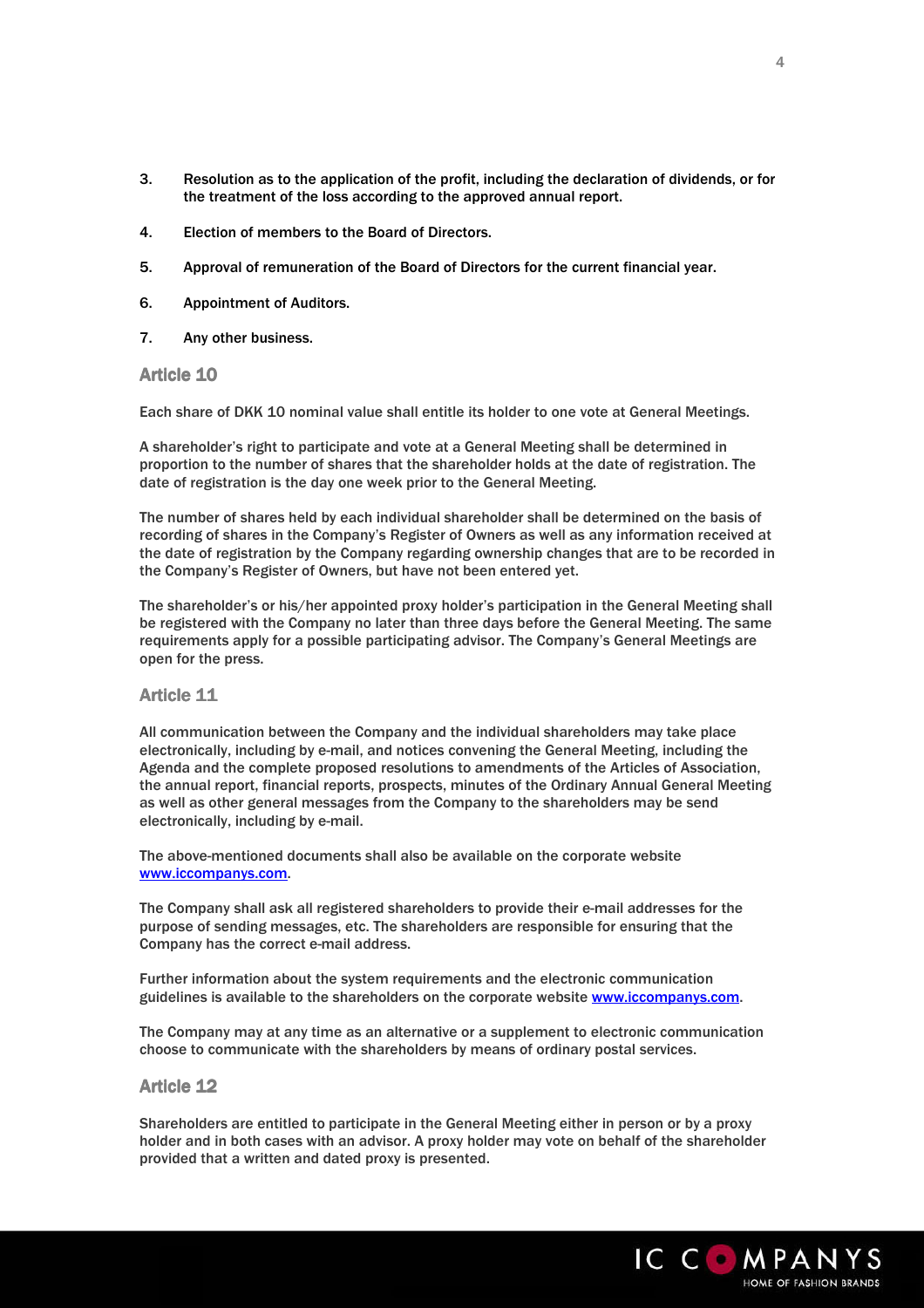Shareholders may submit their vote by postal vote. The postal vote must be received by the Company no later than 10 a.m. at the day before the General Meeting. To ensure identification of the individual shareholder who exercise his/her right to vote by postal vote, the form must be duly signed by the shareholder and completed in capital or printed letters stating complete name and address. In case the shareholder is a legal entity, proper registration number (CVR) or similar identification must be clearly stated in the postal vote form.

# Article 13

The General Meeting shall be presided over by a Chairman appointed by the Board of Directors, who need not be a shareholder in the Company. The Chairman shall decide all matters relating to the way in which business is transacted.

### Article 14

All resolutions at the General Meeting shall be passed by a simple majority of votes, unless the Danish Companies Act prescribes special rules with regard to representation and majority.

In the event of an equality of votes, the decision shall be made by drawing lots.

Resolutions to amend this Article 14 on majority of votes can only be passed by a majority of not less than nine-tenths of the votes cast at the General Meeting.

Voting at General Meetings shall be by a show of hands unless the General Meeting resolves to take a poll, or the Chairman of the meeting deems a pool desirable.

#### Article 15

Amendments and additions required by the Danish Commerce and Companies Agency as a condition for the registration of resolutions adopted by the General Meeting as well as amendments to the Articles of Association which are required as a consequence of amendments to legislation may be effected by the Board of Directors without the consent of the General Meeting.

### Article 16

Minutes of the proceedings of the General Meeting shall be entered into a minute book which shall be signed by the Chairman of the General Meeting. The minute book which must contain the result of the voting at the General Meeting shall be available at the corporate website no later than two weeks after the General Meeting.

### BOARD OF DIRECTORS

#### Article 17

The Company shall be supervised by a Board of Directors composed of from four to eight members elected by the General Meeting for one-year terms and such Board members as may be elected by the employees pursuant to the relevant rules of Danish legislation.

Board members are eligible for reelection.

Members of the Board of Directors shall resign from the Board at the first coming Ordinary Annual General Meeting after having reached the age of seventy.

Prior to the election of Board members at the General Meeting, candidates shall disclose any directorships held by them in other Danish and foreign public limited companies except for wholly-owned subsidiaries.

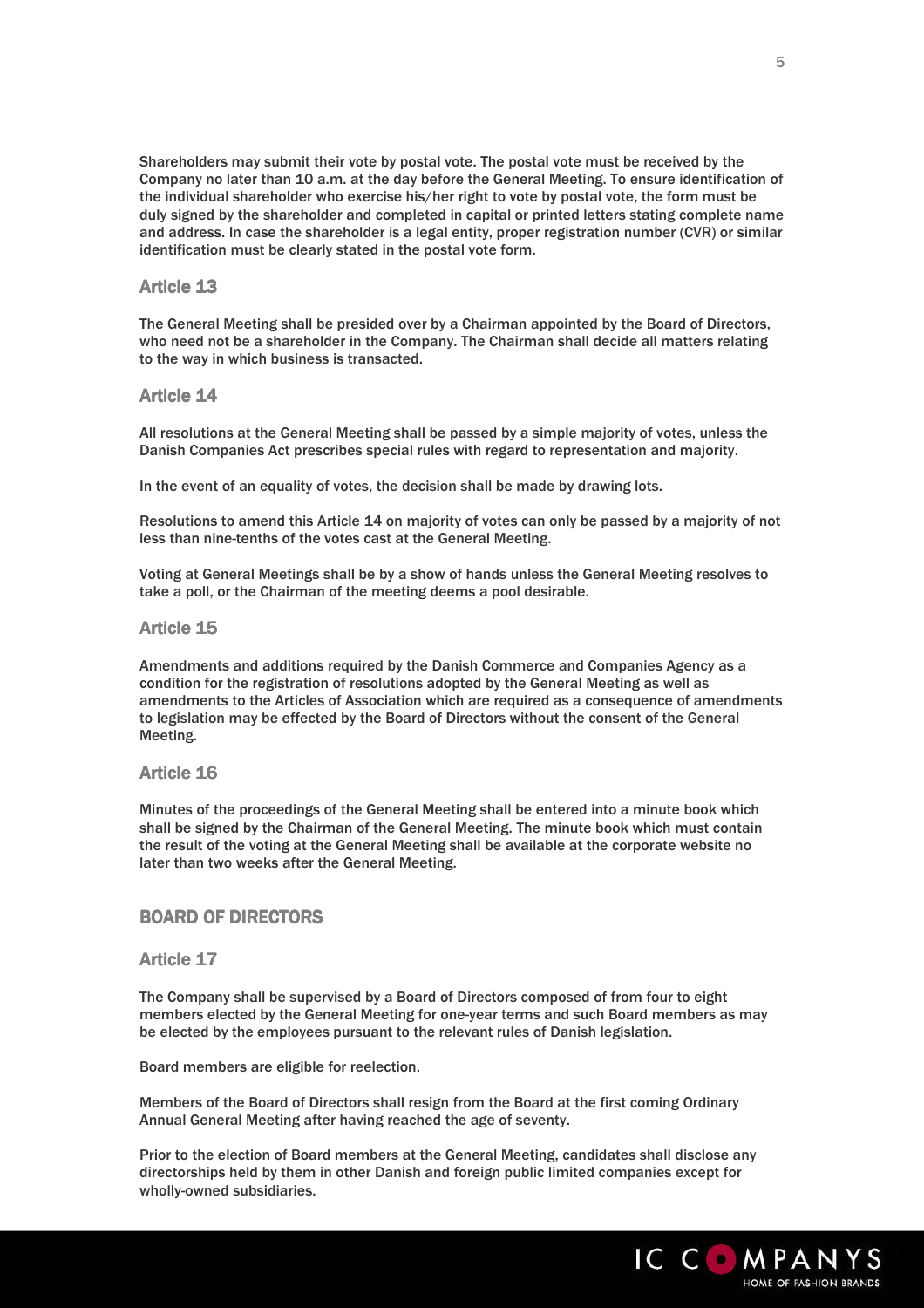# **Article 18**

The Board of Directors shall meet immediately after the Annual General Meeting to elect one of its members to act as Chairman and one or two of its members to act as Deputy Chairmen.

The Chairman shall ensure that Board meetings are held as and when necessary.

A member of the Board of Directors or a member of the Executive Board may request that a meeting of the Board of Directors be convened.

#### Article 19

Board meetings shall generally be called giving at least eight days' notice.

#### Article 20

The matters considered by the Board of Directors shall be decided by a simple majority of votes. In the event of an equality of votes, the Chairman shall have a casting vote.

The Board of Directors shall form a quorum when more than half the Board members, including the Chairman or one Deputy Chairman, are present.

#### Article 21

The Board of Directors shall, by rules of procedure, lay down further provisions as to the duties and powers of the Board of Directors.

### Article 22

Minutes of the Board meetings shall be entered into a minute book, which shall be signed by all members of the Board of Directors.

The auditors' records shall be presented at all Board meetings. All entries shall be signed by all members of the Board of Directors.

### **Article 23**

The members of the Board of Directors shall receive an annual remuneration which is approved at the Company's Ordinary Annual General Meeting for the then current financial year.

#### EXECUTIVE BOARD

# Article 24

The Board of Directors shall appoint an Executive Board consisting of from one to four members to be in charge of the day-to-day operations of the Company.

The Board of Directors shall appoint one of the members of the Executive Board President & CEO, and may appoint one of the members Deputy CEO.

Details of the mutual powers and business conduct of the Board of Directors and the Executive Board shall be laid down in rules of procedure drawn up by the Board of Directors.

The Board of Directors may grant powers of procuration to sign on behalf of the Company individually or collectively.

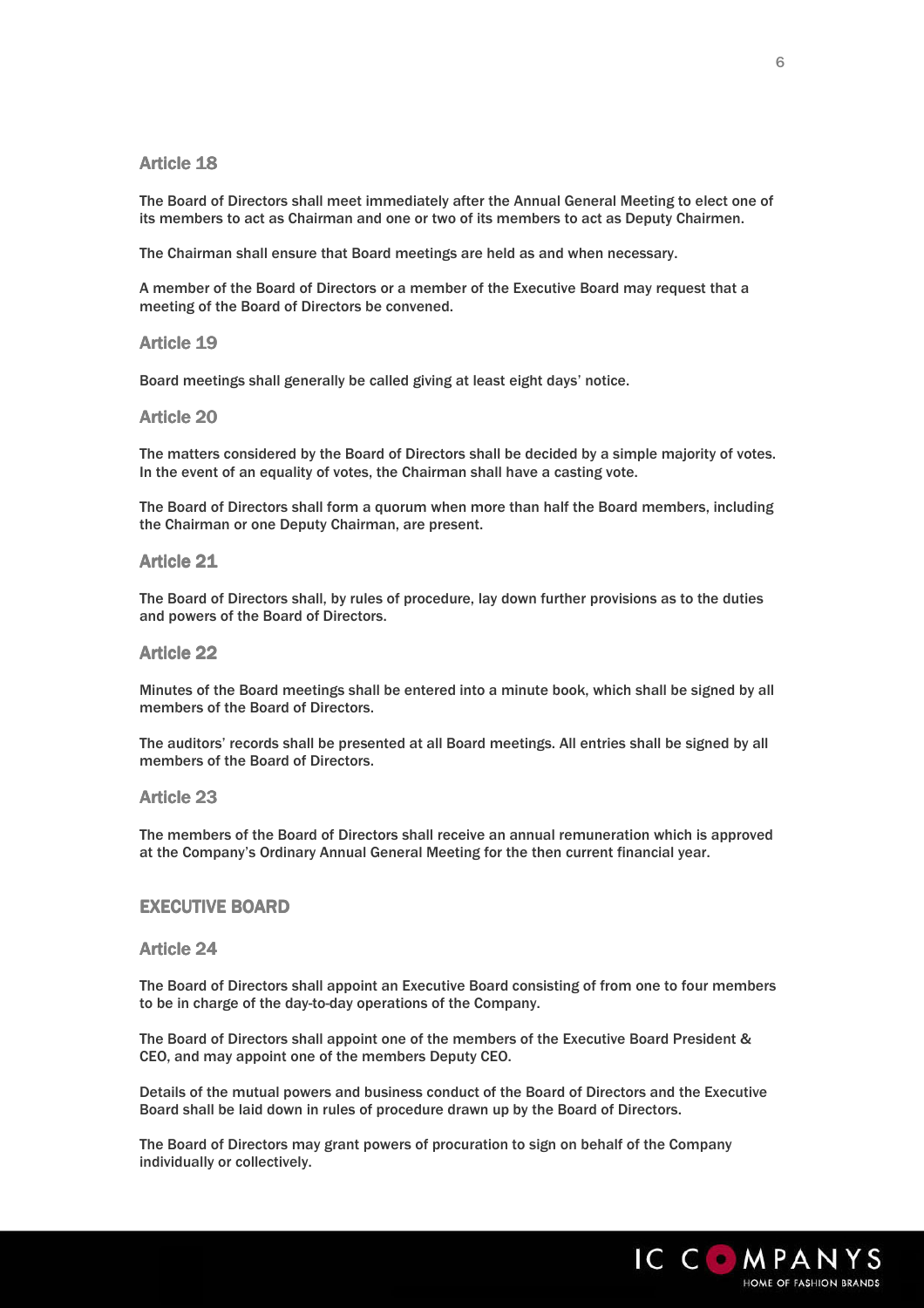General guidelines regarding incentive pay for the Executive Board have been adopted, cf. the Danish Companies Act, section 139, subsection 2. The guidelines are available on the Company's website.

# **AUTHORITY TO BIND THE COMPANY**

# Article 25

The Company shall be bound by the Board of Directors acting together, or by either the Chairman or a Deputy Chairman of the Board of Directors acting together with a member of the Board of Directors or a member of the Executive Board. The Company shall furthermore be bound by two members of the Executive Board acting together.

# **ACCOUNTS AND AUDITING**

### **Article 26**

The Company's financial year runs from 1 July to 30 June.

The annual report and consolidated accounts shall be presented in a clear and easily understandable manner in pursuance of the statutory rules and shall give a true and fair view of the Group's and the Company's assets and liabilities, financial position and result.

### **Article 27**

The Company's accounts shall be audited by at least such number of state authorised public accountants as is required by law. The auditors shall be appointed by the General Meeting for one year at a time.

The Auditors shall be eligible for reappointment.

As adopted on 27 September 2010 at the Company's Ordinary Annual General Meeting.

On the Board of Directors:

Niels Martinsen Henrik Heideby Ole Wengel

Anders Colding Friis Per Bank